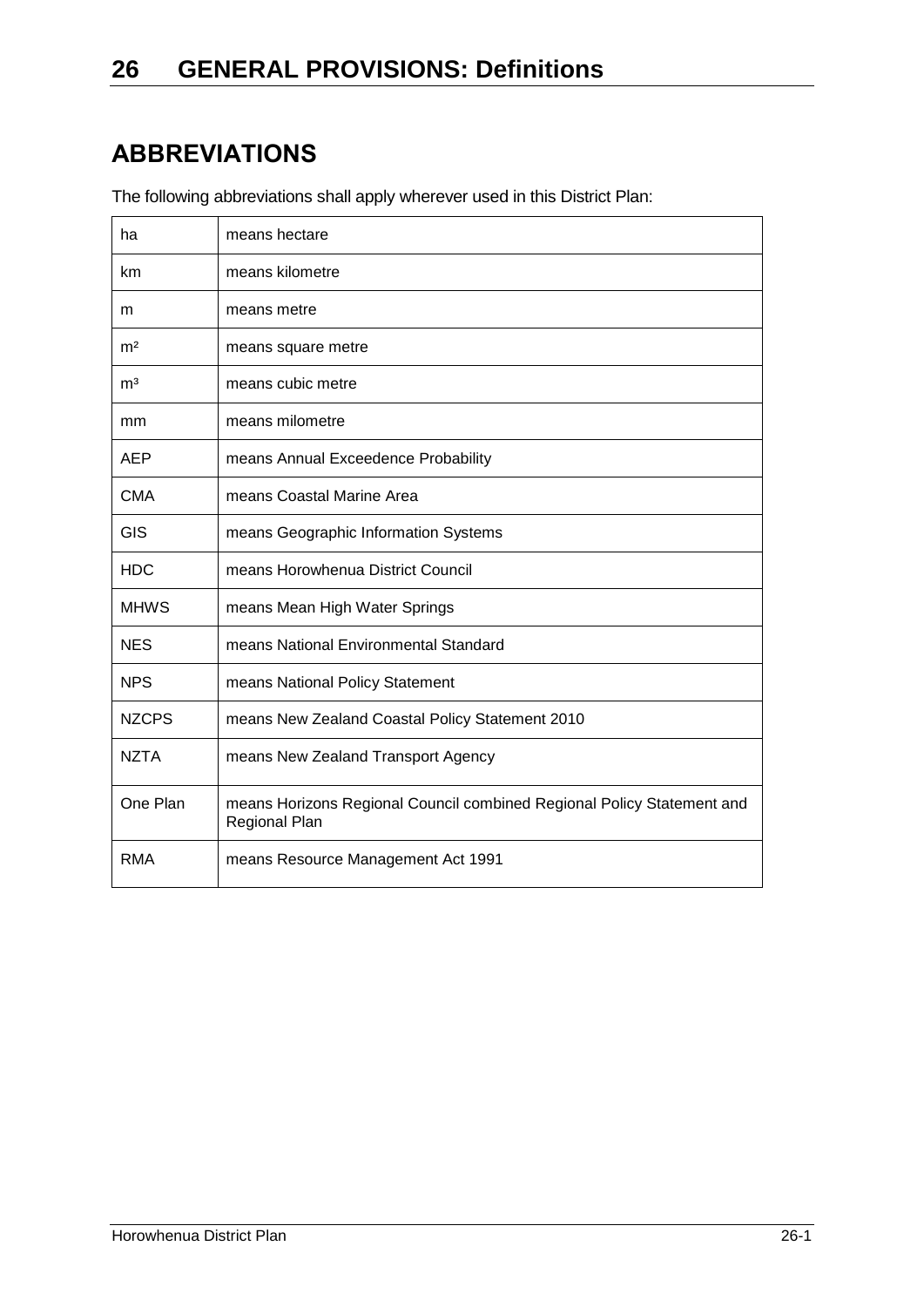#### **DEFINITIONS**

The following definitions shall apply wherever the words and phrases are used in this District Plan:

**Access Leg** means an area of land intended to provide access from the street frontage to one (1) or more rear sites.

**Accessory Building** means any detached building which is accessory to the principal activity on the site; and includes a garage housing vehicles used in association with a residential activity, a garden or implement shed, studio, or sleepout, but excludes a family flat.

**Advertising Sign** means any advertising device or appliance, or any other thing of a similar nature used to advertise a product, service, event or location. This includes all parts, portions, units and materials composing the same, together with the frame, background, structure and support anchorage.

Advertising Signs do not include local and central government election signs or freestanding footpath signs on the road reserve which are controlled by a Council By-law.

**Aerial** means the part of a radiocommunication facility or telecommunication facility used for transmission or reception including the aerial mountings but not any supporting mast or similar structure. This definition excludes any antenna dish.

**Aggregate Extraction Activities** means the use of land, buildings and plant for the primary purpose of extracting and processing aggregates, including but not limited to rock, gravel and sand. Processing includes associated on site crushing, screening, washing and blending of aggregates.

**Allotment** has the same meaning as in the Resource Management Act 1991.

**Alteration** (only applicable to the heritage provisions) means any change to the physical fabric of a historic heritage building or structure that varies its size, style or composition. This includes the partial destruction of a historic heritage building or structure required to realise any such change, and includes the removal and replacement of external walls, windows, roofs, verandahs, parapets and balustrades. Alteration does not include maintenance, redecoration, repair or restoration.

**Amenity Values** has the same meaning as in the Resource Management Act 1991.

**Ancillary Activity** means any activity involving operational, construction, demolition or maintenance work directly associated with the principal permitted activity and/or a principal activity that has been granted consent.

**Antenna** means any telecommunication apparatus used for transmission or reception of signals including the antenna mounting and shroud but not including any supporting mast, pole or similar structure. This definition includes satellite dishes.

**Archaeological Site** has the same meaning as specified in the Heritage New Zealand Pouhere Taonga Act 2014.

**Area/Site of Cultural Significance** means an area or site recognised by Tangata Whenua for its special cultural significance and identified on the Planning maps. These may include geographic features (such as waterways, mountains and coastlines), wāhi tapu, wāhi tūpuna, taonga and other places of spiritual and historical significance to Tangata Whenua.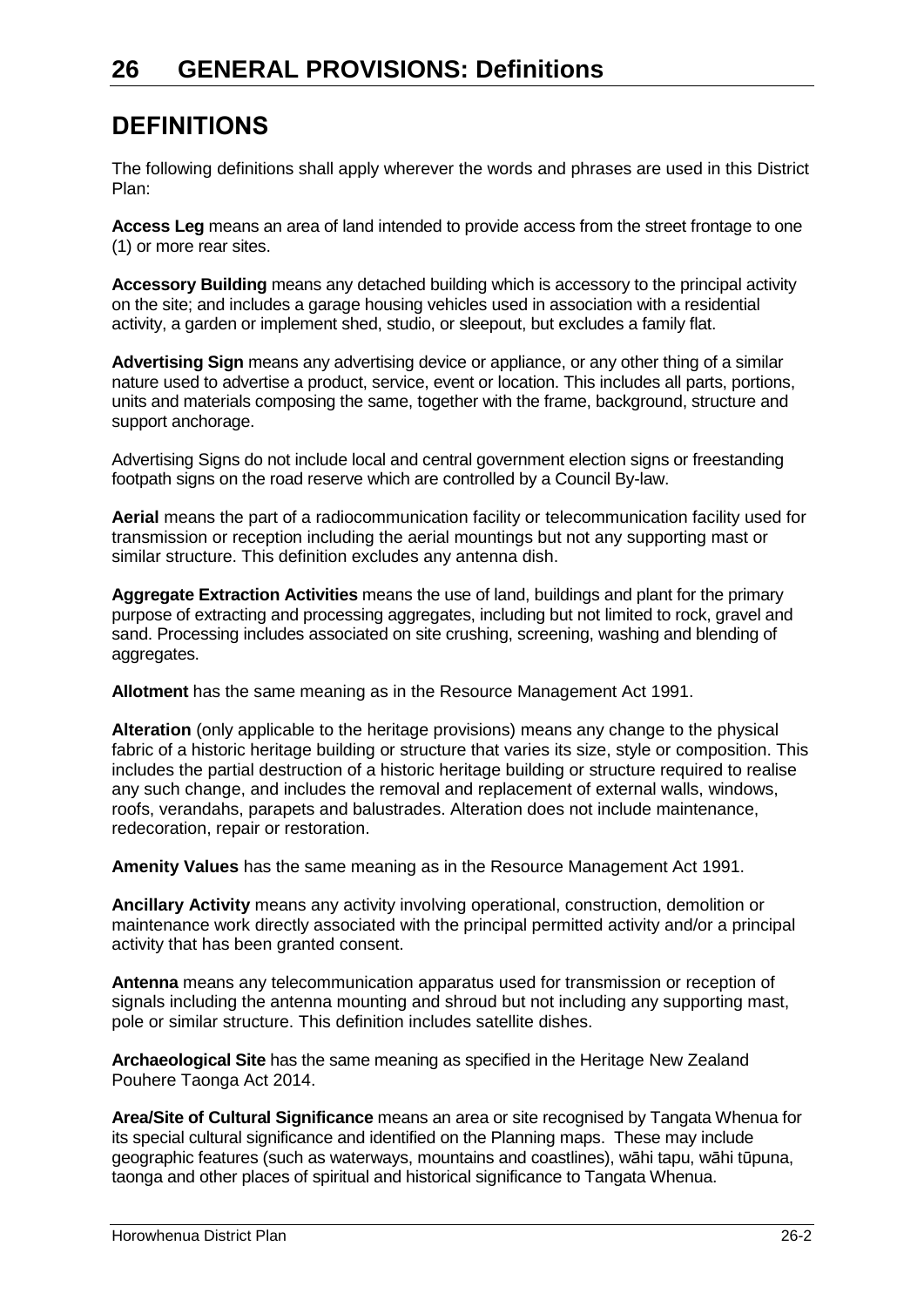**Bed** has the same meaning as in the Resource Management Act 1991.

**Boundary Adjustment** means a subdivision intended to adjust the boundaries of certificates of title which does not create additional allotments.

**Building** means any temporary or permanent or movable or immovable structure; and includes any structure intended for occupation by people or animals or machinery but does not include any of the following:

- (a) Any fence or wall which has a height of 2 metres or less.
- (b) Any structure which has a height of 2 metres or less and having a floor area of less than 5.5m² which is located at least 1 metre from any adjoining property boundary.
- (c) Any vehicle, trailer, tent, caravan, or boat.
- (d) Any swimming pool or tank which has a height of less than 1 metre above ground.
- (e) Any part of a deck, terrace, balcony, or patio which has a height less than 1 metre above ground.
- (f) Any electricity poles and towers.
- (g) Any pergola, crop structure or vertical crop protection structure.
- (h) Scaffolding or falsework erected temporarily for maintenance and construction purposes.
- (i) Lightning rods and their mountings where they do not exceed 2 metres above the building or structure to which it is attached.

**Building Coverage (or Site Coverage)** means the portion of the net site area, when viewed in plan, which is covered by buildings excluding roof overhangs or eaves having a width of 1 metre of less, expressed as a percentage.

**Bund** means an embankment which may be used as a mitigation measure for different effects, including but not limited to, noise effects, visual effects (e.g. screening), a liquid containment system for hazardous substances, and for sediments and erosion control.

**Childcare Facility** means a facility for the care and/or education of children with five (5) or more children under the age of seven (7), including but not limited to creche, day care centre, kindergarten, Kohanga Reo, playgroups and day nurseries; such facilities shall not provide for overnight stays, but excludes home-based childcare services.

**Clean Fill** means any earthwork operating to deposit material that when buried will have no adverse effect on people or the environment. Clean fill material includes virgin natural materials such as clay, soil and rock, and other inert materials such as concrete or brick that are free of any of the following:

- Combustible, putrescible, degradable or leachable components.
- Hazardous substances.
- Products or materials derived from hazardous waste treatment, hazardous waste stabilisation or hazardous waste disposal practices.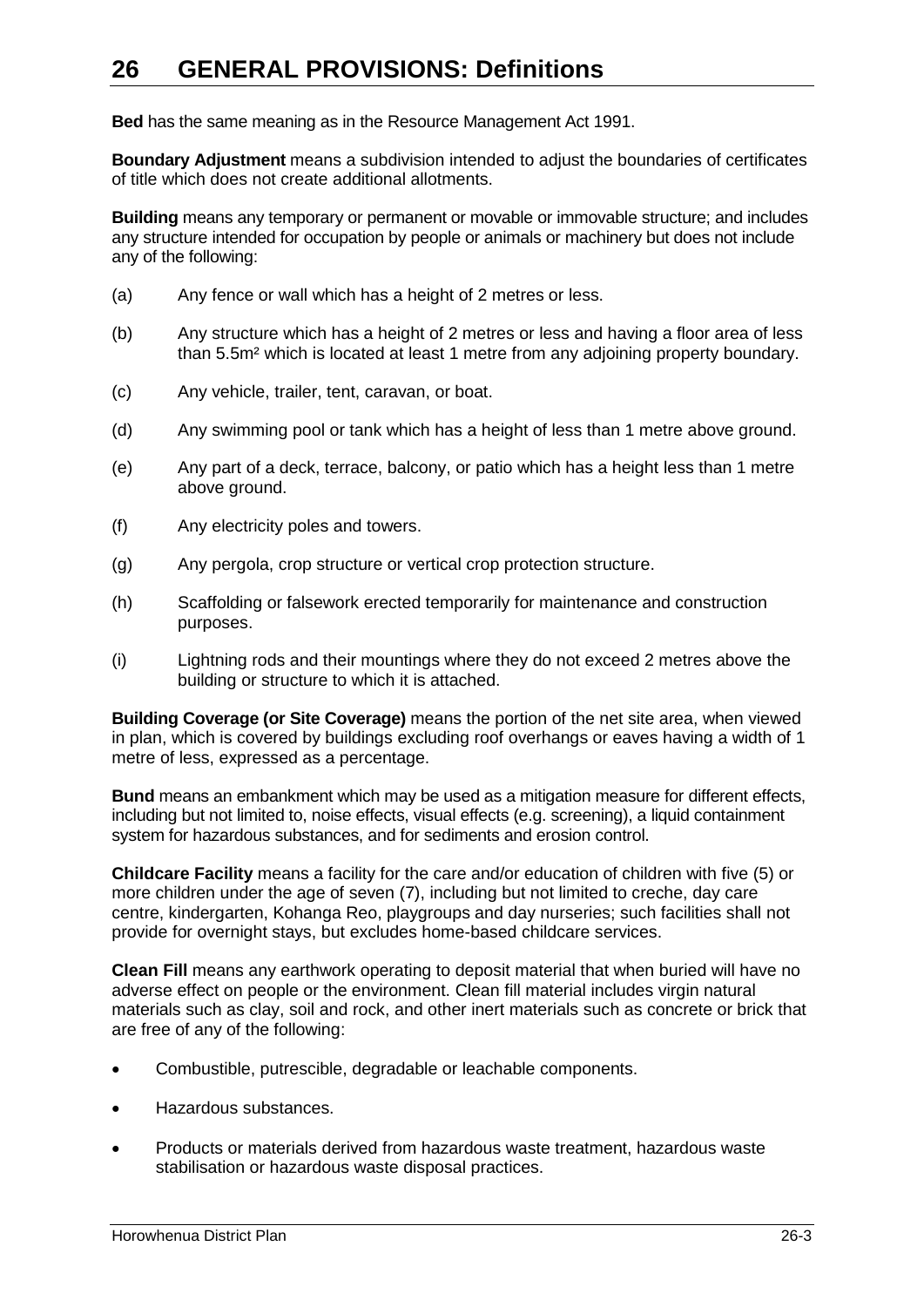- Materials that may present a risk to human or animal health such as medical and veterinary waste, asbestos or radioactive substances.
- Liquid waste.

**Commercial Activity** means any activity providing commercial or administrative services, and includes retail trade premises, offices, and banks, but excludes premises or activities involving industrial manufacture or production, vehicle service stations, and commercial garages/vehicle sales yards.

**Commercial Garage/Vehicle Sales Yard** means land or any premises where motor vehicles are sold, leased, hired, repaired, maintained, cleaned, re-fuelled, panelbeaten, overhauled, painted, or housed; and includes the retail sale of motor vehicle accessories ancillary to that activity, but excludes any garage or building used for the storage of any vehicles which is incidental to and secondary to the principal activity on the site and which is not operated for commercial reward.

**Community Activity (also community facility)** means the use and development of any land or premises for any activity or service providing for the social and cultural needs of the community including community health, welfare, care, educational purposes and includes childcare facilities.

**Community Entrance Sign** means a sign advertising the district, or the towns, or settlements within Horowhenua.

**Community Wellbeing Sign** means any sign advertising a public education, health or safety matter.

**Contaminated Land** means land that has a hazardous substance in or on it that:

- (a) has significant adverse effects on the environment, or
- (b) is reasonably likely to have significant adverse effects on the environment.

**Controlled Activity** has the same meaning as in the Resource Management Act 1991.

**Council** means the Horowhenua District Council or any committee, sub-committee, commissioner or person to whom the Council's powers, duties and discretions under this District Plan have lawfully been delegated pursuant to the provisions of any Act.

**Daylight Setback Envelope** means an envelope shape, measured at ground level at each site boundary, which is imposed to control the distance of buildings from boundaries so as to maximise daylight to adjoining properties; except that the following building structures or features shall be permitted to encroach beyond the standard Daylight Setback Envelope for the site:

- Eaves and spouting which projects from the building at a horizontal distance no greater than 1 metre.
- Chimneys, ventilation shafts, water storage tanks, lift towers, machinery rooms.
- Ornamental turrets, steeples, finials and other decorative features.
- Radio and television aerials.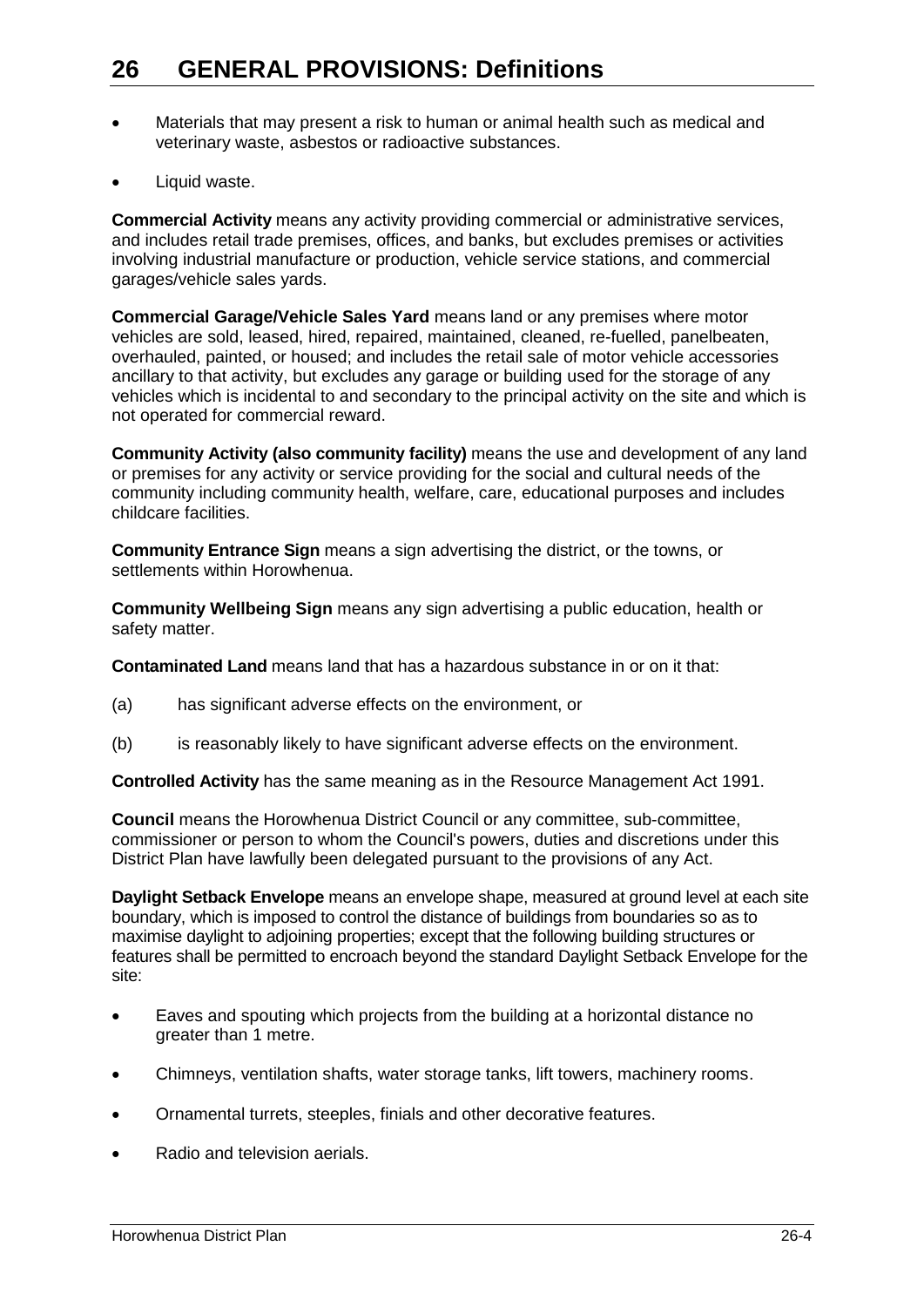

**Deferred Zone** means the Residential and Greenbelt Residential Areas identified in the Planning Maps as future growth areas. For the deferred zoning area the Rural Zone provisions apply until such time as the Deferred zoning status is uplifted.

**Demolition** (only applicable to the heritage provisions) means the total destruction of a historic heritage building identified in Schedule 2: Historic Heritage.

**Designation** has the same meaning as in the Resource Management Act 1991.

**Discretionary Activity** has the same meaning as in the Resource Management Act 1991.

**Domestic Scale Renewable Energy Device** means a small scale renewable energy device providing energy supply capacity to a single dwelling or business premises. This includes renewable energy sources such as solar and photovoltaic panels, wind turbines and microhydro.

Note: Any energy produced shall be used primarily for a single dwelling or business. However, this does not prevent the sale of electricity back to an energy supplier, so long as the electricity produced is primarily for the use of the dwelling or business to which it relates.

**Dripline** is the outermost periphery of a trees canopy spread where the longest side of the trees canopy shall be taken as the radius.

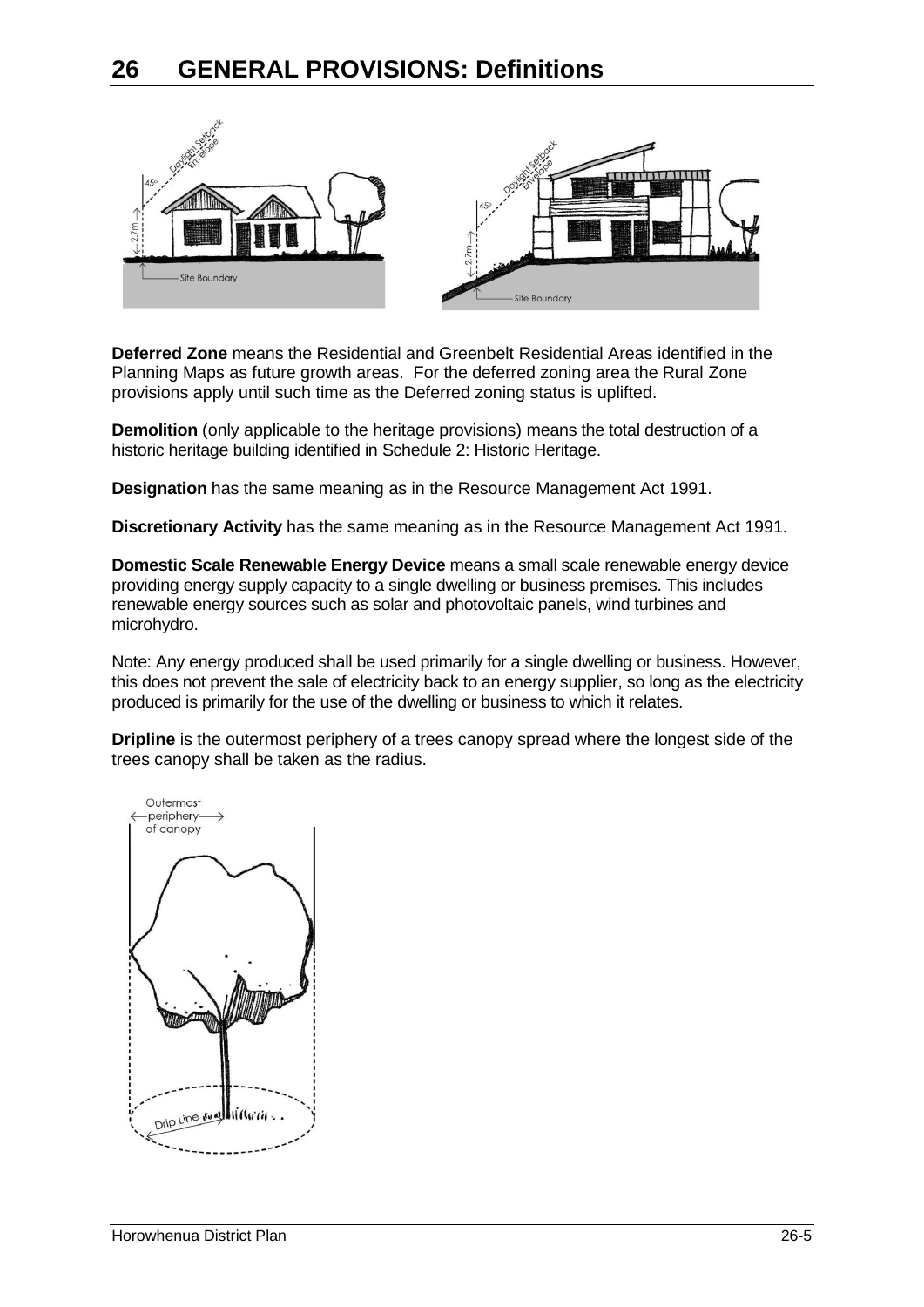**Earthworks** means any alteration to the existing natural ground level including re-shaping, re-contouring, excavation, backfilling, compaction, stripping of vegetation and top soil and depositing or removal of clean fill. In particular, earthworks does not include:

- (a) Aggregate Extraction;
- (b) activities such as cultivation and harvesting of crops, planting trees, removal of trees and horticultural root ripping, where these activities do not reshape or recontour the land;
- (c) digging post holes;
- (d) drilling bores, digging offal pits, and burials of dead stock and plant waste and installation of services except for the application of Rules 18.6.32(b) and 19.6.14(b) National Grid Corridor.

**Earthquake Strengthening** (only applicable to the heritage provisions) means any work that improves the structural performance of a historic heritage building, particularly with respect to withstanding the effect of an earthquake.

**Emergency Work** is any work undertaken by Council on a Registered Tree in order to safeguard life and property or for containing the spread of disease.

**Entertainment Activity** means any land or buildings used for the purpose of entertainment, or social or cultural enjoyment; and includes any licensed hotel/club, casino, cinema, theatre, electronic games facility and premises controlled by the Prostitution Reform Act 2003.

**Esplanade Reserve** has the same meaning as in the Resource Management Act 1991.

**Esplanade Strip** has the same meaning as in the Resource Management Act 1991.

**Existing**, in relation to subdivision, land use or activities, means those legally authorised and existing at 1 July 2015.

**External Sound Insulation Level (DnT, w + Ctr)** means the standardised level difference (outdoor to indoor) and is a measure of the airborne sound insulation provided by the external building envelope (including windows, walls, ceilings and floors where appropriate) described using DnT,  $w +$  Ctr as defined in the following standards:

- ISO 717-1:1996 Acoustics Rating of Sound Insulation in Buildings & Building Elements using spectrum No. 2 (A-weighted traffic noise spectrum).
- ISO 140-5:1998 Acoustics Measurement of Sound Insulation in Buildings & of Building Elements - Part 5: Field Measurements of Airborne Sound Insulation of Facade Elements and Facades.

**Face Area (of a sign)** means the total visible area of the sign which is exposed or displayed for view excluding the supporting structure.

**Family Flat** means any detached building which shall be capable of being a self contained residential unit with kitchen and bathroom facilities, and shall be secondary in scale to any principal residential dwelling unit on the site.

Within the Greenbelt Residential Zone, a Family Flat shall be no more than 50m² in maximum gross floor area (plus a covered verandah up to 10m²).

**Gross Floor Area** means the sum of the gross area of the floors of all buildings on the site, measured from the exterior faces of exterior walls, or from the centre lines of walls separating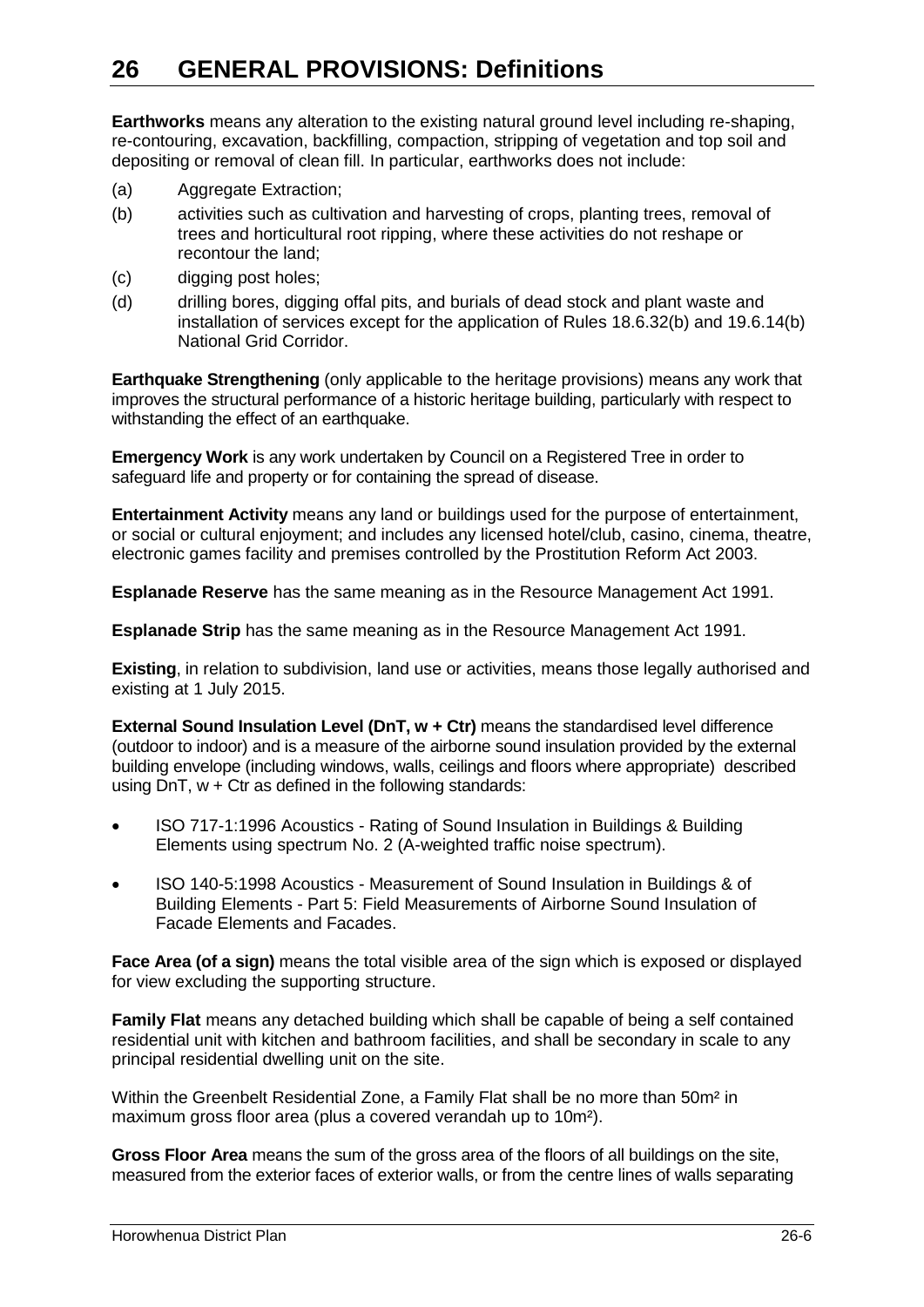two (2) abutting buildings or, in the absence of walls, from the exterior edge of the floor but excluding the following:

- Car parking, vehicle access and manoeuvring areas/ramps.
- Pedestrian facilities approved by the Council which are open to the public, are accessed directly from a public place and have an overhead clearance of not less than 3 metres.
- Space for stairs, ramps, walkways, escalators and elevators.
- Plant and equipment enclosures on the roof.
- Mezzanines not available to the public.

**Ground Level** means the level of the ground based on the natural contours of the land or the finished level of the ground as a result of an approved subdivision, and shall not include earthworks which have resulted or will result from work undertaken as part of the construction of any building or development of the site.

**Habitable Building** means any building containing at least one (1) habitable room.

**Habitable Room** means any room in a building which is, or is likely to be, used as a rumpus or games room, study, lounge, living room, bedroom, dining room, kitchen or a room used for general amusement purposes.

**Hapu** means sub-tribal units which are comprised of several whanau which descended from an eponymous (common) ancestor.

**Hazardous Facility** means any activity involving hazardous substances and the sites where hazardous substances are used, stored, handled or disposed of, and any installations or vehicles parked on site that contain hazardous substances.

**Hazardous Substance** means, unless expressly provided otherwise by regulations, any substance -

- (a) with one (1) or more of the following intrinsic properties:
	- an explosive nature;
	- flammability;
	- an oxidising nature;
	- a corrosive nature;
	- acute or chronic toxicity;
	- ecotoxicity, with or without bioaccumulation; or
- (b) which on contact with air or water (other than air or water where the temperature or pressure has been artificially increased or decreased) generates a substance with any one (1) or more of the properties specified in paragraph (a).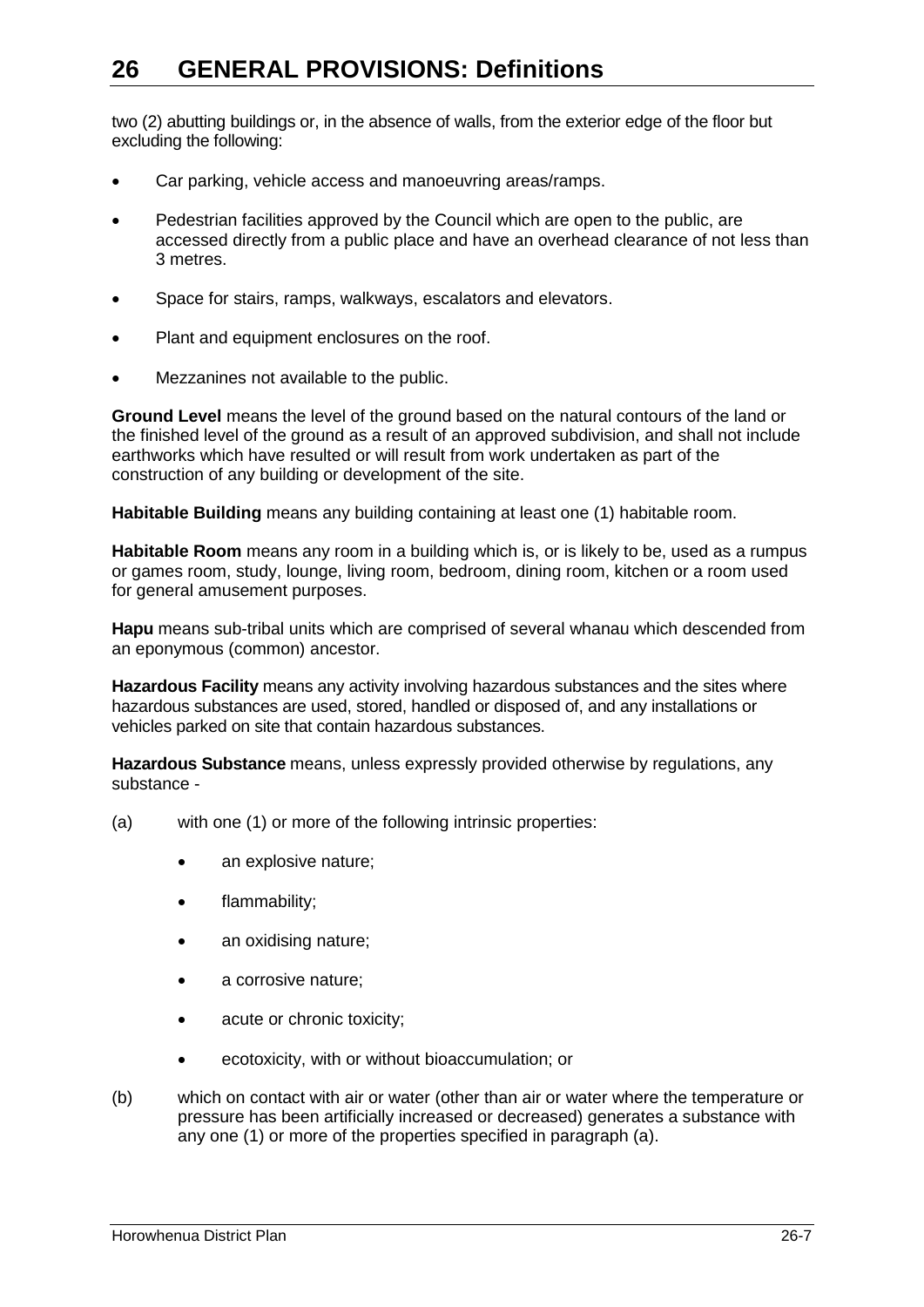**Health and Safety Sign** means any warning of health and safety hazards, including but not limited to those required under any legislation such as Health and Safety in Employment Act 1992 and Hazardous Substances and New Organisms Act 1996.

**Height** means, in relation to a building, the vertical distance between the highest part of a building and the ground level immediately beneath that point of the building or structure; except that the following features or structures shall not be included in the measurement of a building's height:

- Chimneys, ventilation shafts, water storage tanks, lift towers, machinery rooms.
- Ornamental turrets, steeples, finials and other decorative features.
- Radio and television aerials, and telecommunication antennas.
- Masts, other support structures and antennas associated with network utilities and domestic scale renewable energy device.

Provided that these projections do not measure more than 2 metres in a horizontal plane or project more than 1.5 metres above the maximum permitted height of the building.



**Heritage Setting** (only applicable to the heritage provisions) means, for historic heritage buildings, the area between the building and the legal boundary of the site on which it is located. For historic heritage sites, means the area contained within the legal boundaries of the site.

**Historic Heritage Building/Structure(s)** (only applicable to the heritage provisions) means a building or structure contained in the Historic Heritage Schedule.

**Historic Heritage** has the same meaning as in the Resource Management Act 1991.

**Historic Heritage Site(s)** (only applicable to the heritage provisions) means a site contained in the Historic Heritage Schedule that has important archaeological and/or Māori cultural heritage values. Unless specifically identified in the Historic Heritage Schedule, historic heritage sites exclude existing buildings or structures located within the site.

**Home-based Childcare Service** means the provision of education and/or care to fewer than five (5) children under the age of seven (7) in their own residence, or the residence of the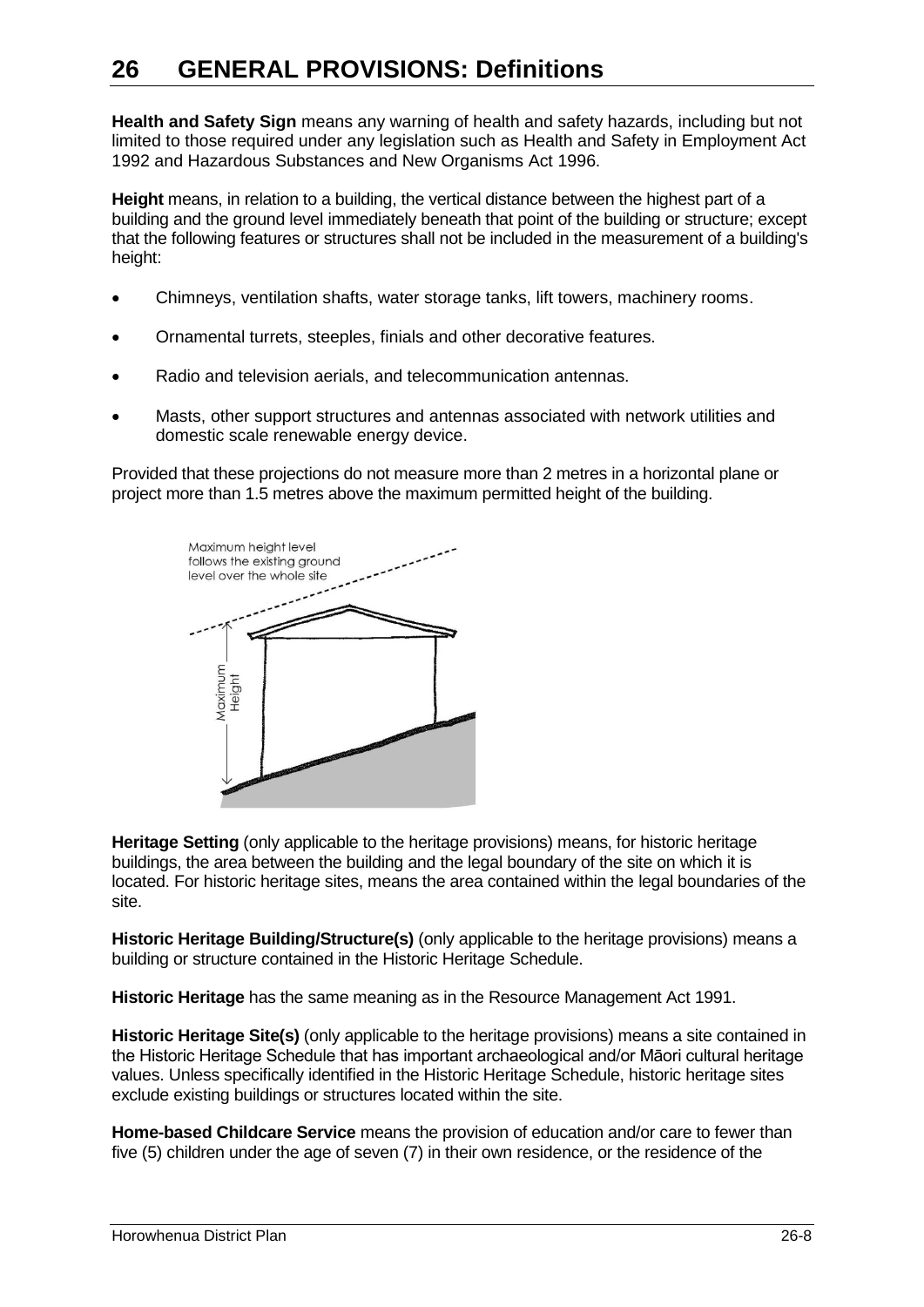person providing the education or care, or any other residence nominated by the parents of the children.

**Home Occupation** means an occupation, business, trade, craft, or profession; the primary purpose of which is to derive income and which:

- (a) is incidental and secondary to the residential use of the property;
- (b) is undertaken or operated by a member of the household residing on the property in which the home occupation occurs and can include one other person (full time equivalent) who resides off the property but is employed for the activity;
- (c) involves no exterior storage, display, or other indication of the home occupation (other than an advertising sign permitted by this Plan);
- (d) involves no delivery or collection of goods, materials, or wastes or visits for the home occupation outside the hours of 7.00 am to 8.00 pm;
- (e) gives rise to no significant effects including noise, smell, electrical interference, or traffic movements compared with the ambient conditions in the neighbourhood; and
- (f) includes administrative and professional offices, home-based childcare service, internet-based activity, telephone sales, and franchise distribution.

The following activities are specifically excluded from this definition:

 Childcare facilities, vehicle panel beating, automotive wreckers' and scrap yards, motor vehicle repairs, vehicle spray painting, sheet metal work, waste/recycling collection service, and any other industrial process or trade which involves the use of power tools or drilling or hammering machinery or activities.

**Indigenous Vegetation** means any flora occurring naturally in New Zealand, or belonging naturally to New Zealand. Indigenous vegetation does not include flora that has been introduced by people, and only exists in New Zealand because it was introduced by people, and does not include trees specifically planted by people for the purpose of timber production, or domestic amenity.

**Infill subdivision** means the subdivision of an existing residential site and would usually involve a site that has already been developed.

**Industrial Activity** means the use of land or premises for the purpose of manufacturing, fabricating, processing, repair, packaging, storage, collection, or distribution of goods; and includes the wholesale or retail sale of goods manufactured on the site.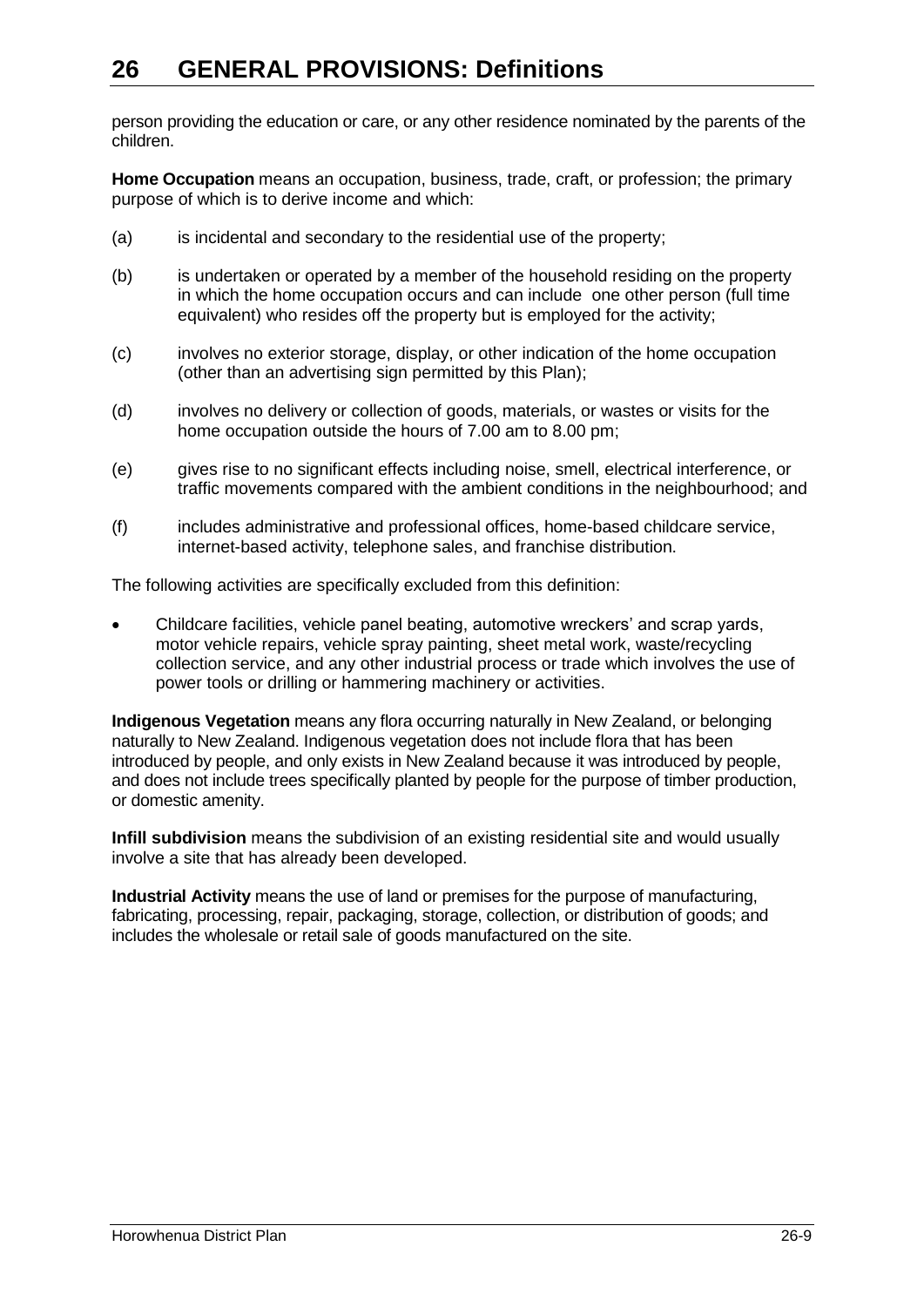**Integrated Residential Development** means a residential development on any site or amalgamation of sites greater than 2000m<sup>2</sup> that:

- is designed to function and be managed as a single, integrated development;
- contains a mix of dwelling unit type (e.g. detached, semi-detached, multi-unit);
- includes provision for shared or communal facilities such as healthcare facilities, recreational/leisure facilities, open space, access, loading spaces, parking and manoeuvring, that are accessible from, and can be used by, the residents or tenants of the development and their visitors; and
- is constructed in one or more stages.

**Intensive Farming** means any farming activity which predominantly involves the housing or raising of animals, plants or other living organism within buildings or in closely fenced enclosures where the stocking density precludes the maintenance of pasture or ground cover; and includes intensive pig farming, poultry farming, and mushrooms farms; but excludes:

- horticulture undertaken in greenhouses,
- shearing sheds; and dairy milking sheds;
- keeping, rearing or breeding of poultry of 20 or fewer birds; and
- the keeping, breeding or rearing of five (5) or fewer pigs that have been weaned, or more than two (2) sows (with progeny until weaned).

**Internal Alteration** (only applicable to the heritage provisions) means any change to the physical fabric of the interior of a historic heritage building or structure. This includes the removal and replacement of internal walls, ceilings, floors and doors; internal plumbing and rewiring; and replacement of minor fittings and fixtures.

**Iwi** a grouping comprised of several hapū, each recognising descent from an eponymous (common) ancestor. The hapū not only recognise genealogical ties but geographical, political and social ties. Iwi may be represented by many organisations including trust boards, runanga and Iwi authorities, but only in specific areas where the mandate to do so has been given by the constituent hapū or Iwi membership.

**Iwi Authority** means the authority which represents an Iwi and which is recognised by that Iwi as having authority to do so.

**Iwi Management Plan** means a relevant planning document recognised by an Iwi authority and formally lodged with the Horowhenua District Council.

**Kaitiakitanga** means the exercise of guardianship by the Tangata Whenua of an area in accordance with tikanga Māori in relation to natural and physical resources; and includes the ethic of stewardship.

**LAeq(t)** has the same meaning as in NZS6801:2008 Acoustics - Measurement of Environmental Sound.

**Lot** has the same meaning as 'Allotment' as in the Resource Management Act 1991.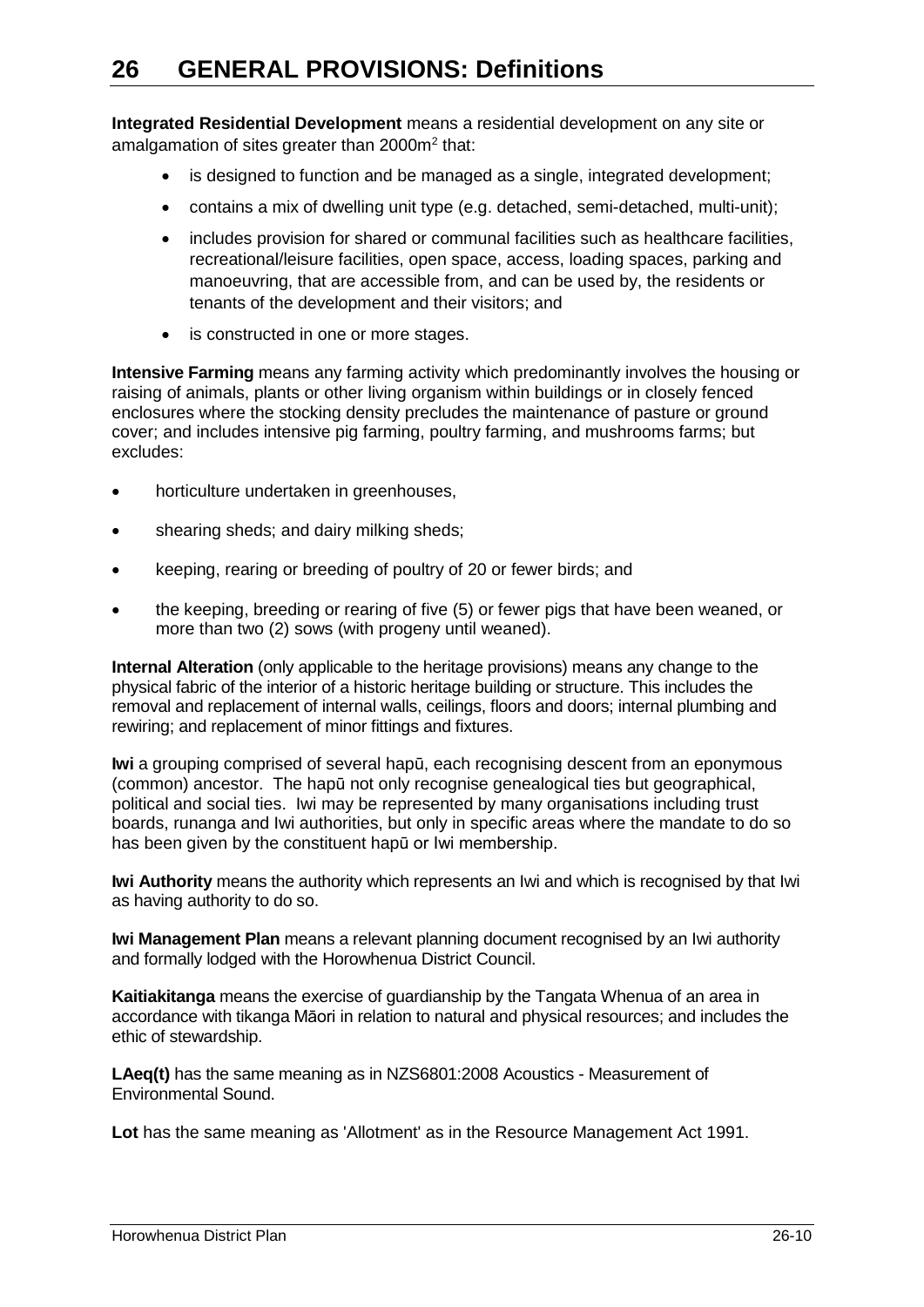**Maintenance** (only applicable to the heritage provisions for historic heritage buildings and structures) means routine work that is required to ensure the continuous protective care of the fabric, and is to be distinguished from redecoration and restoration. Maintenance includes planned measures such as clearing debris from gutters, corrective measures such as treatment of dry rot or fixing obvious leaks and emergency measures such as storm related roof repairs and replacing broken glass.

**Maintenance** (only applicable to the heritage provisions for historic heritage sites) means mowing grass and lawns, general gardening, tree trimming, but excludes new earthworks, landscaping or fencing. For existing buildings, structures and signs within a historic site, it means the continuous care, repair and/or reinstatement of the building, structure or sign, where any disturbance of land does not extend beyond the area or depth of land previously disturbed.

**Mana Whenua** means customary authority exercised by an Iwi or hapū in an identified area.

#### **Marae and Marae-Based Facilities and Activities** include:

- wharenui and halls, hui, meetings, and social gatherings;
- accommodation, kitchen, dining, and ablution facilities associated with any marae;
- churches and church activities;
- kaumatua flats or elderly persons' housing or kainga housing for people associated with the marae;
- education and training facilities and activities;
- childcare and kohanga reo facilities and activities;
- community, Social, Health and Medical services; and
- urupa and burial services and activities.

**Mast** means any mast, pole, tower or similar structure designed to carry antennas to facilitate telecommunications. This definition excludes any arm supports.

**Mauri** means the essential essence of all being; the life force or principle. A metaphysical quality inherent in all things, both animate and inanimate.

**Medium Density Development** means three (3) or more residential units, designed and planned in an integrated manner, where all required land use and subdivision resource consents are submitted concurrently, or where the required land use consent for comprehensive residential development is submitted and approved prior to the subdivision consent submitted for the same site.

**Minor Fittings and Fixtures** (only applicable to the heritage provisions) include light fittings, switches, metal railings, window panes, hinges and latches, door handles and locks.

**National Grid Corridor** means a corridor either side of the assets used or owned by Transpower NZ Limited as part of the National Grid. The measurement of setback distances from National Grid electricity lines shall be taken from the centre line of the electricity transmission line and the outer edge of any support structure. The centre line at any point is a straight line between the centre points of the two support structures at each end of the span as depicted on the diagram below.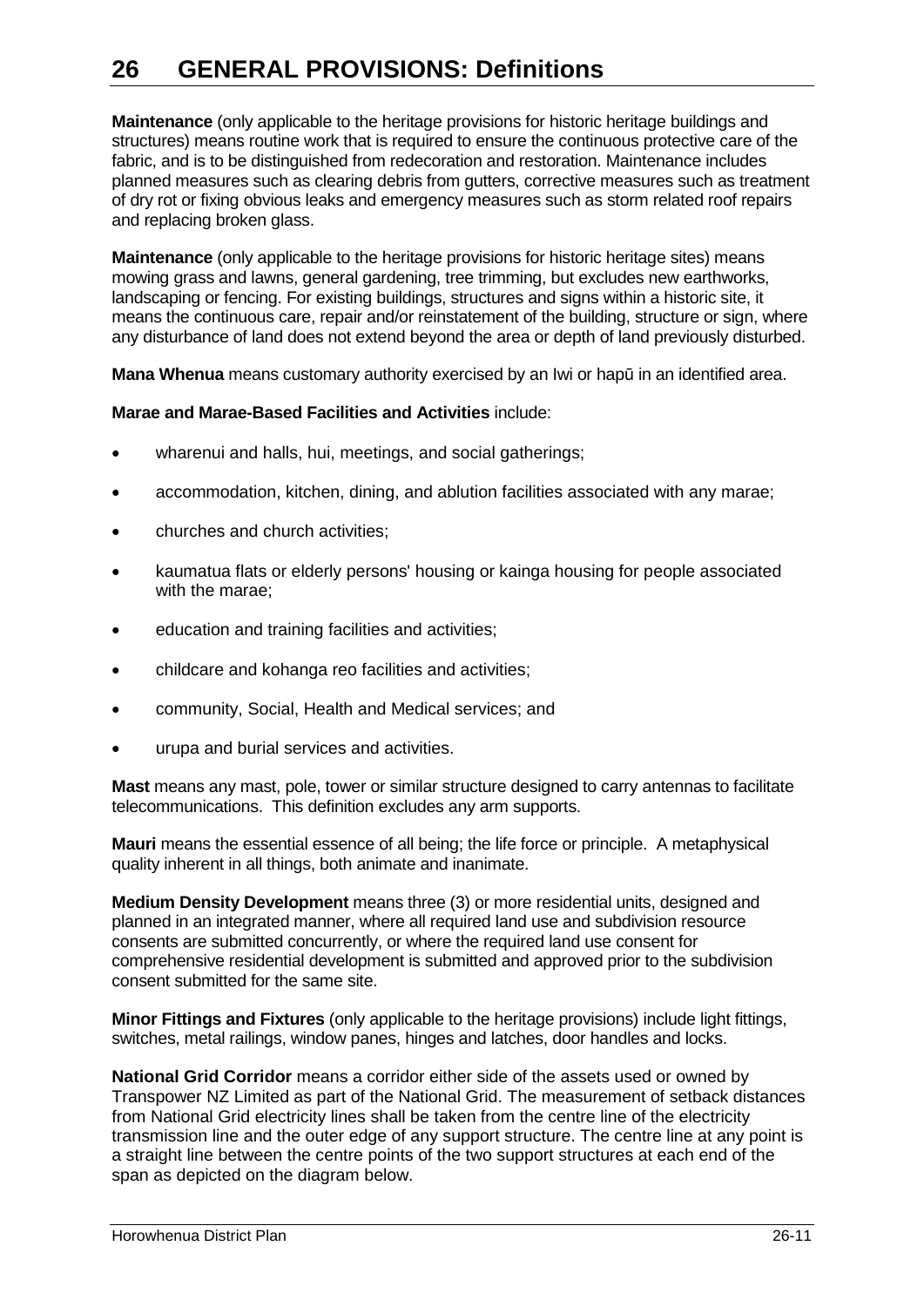



**Net Site Area** means the total area of the site excluding any part of an access leg and/or any strip of land 6 metres or less in width.

**Network Utility** includes any:

- (a) aerial or mast or antennae or dish antennae;
- (b) tower or pole, including any wind turbine;
- (c) pole-mounted street light;
- (d) line for telecommunication, cable television, transmission, sub-transmission, or any distribution line for conveying electricity, including associated pole, or ground mounted switch gear;
- (e) transformer, substation, compressor station, or pumping station;
- (f) water supply or irrigation race, drain, or channel;
- (g) pipeline for the distribution or transmission of natural or manufactured gas and any necessary incidental equipment, including compressors and gate stations;
- (h) water supply, irrigation supply, drainage and sewerage systems, including pipes that collect, drain, dispose and convey water, stormwater, sewage and/or other wastes;
- (i) navigational aid, lighthouse, or beacon;
- (j) survey peg or survey monument;
- (k) meteorological installation;
- (l) telephone booth;
- (m) Equipment incidental to the household or commercial or industrial connections to such utilities; and
- (n) Roading and railway lines.

Whether these are for private or public purposes; and includes routine maintenance of these network utilities.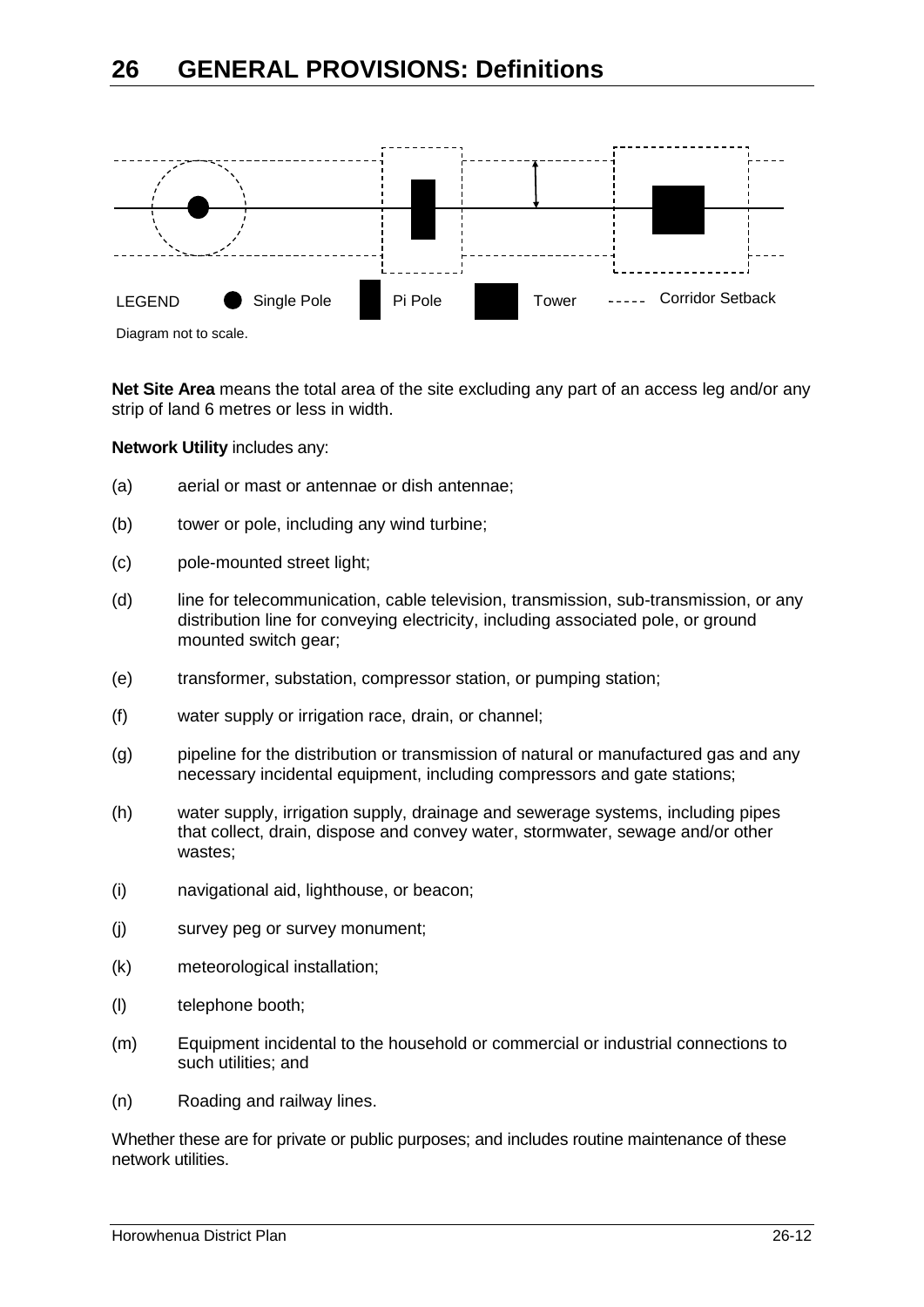**Noise Sensitive Activity** means any:

- Residential Activity,
- Visitor Accommodation,
- Conference Centre,
- Community Activity,
- Residential Dwelling Unit,
- Childcare Facilities.
- Medium Density Development,
- Residential Centre, or
- Retirement Village.

**Non-complying Activity** has the same meaning as in the Resource Management Act 1991.

**Notional Boundary** means, with regard to the measurement of noise, the legal boundary of the site on which any dwelling is located or a line 20 metres from the dwelling whichever point is closer to the dwelling.

**Notional Net Site Area** means that part of a site identified on a development plan for the exclusive use and occupation of each residential dwelling unit and associated accessory building/s, excluding any part of an access leg and/or any strip of land 6 metres or less in width.

**Office** means any commercial, professional, or administrative office; and includes any bank and premises offering financial services.

**Official Sign** means all regulatory traffic and official signs approved by a road controlling authority or provided for under any legislation and which are erected on a legal road or motorway.

**Open Space** means any land (whether or not zoned Open Space) which is developed for recreation or amenity activities that do not take place in buildings.

**Papakainga housing** means communal housing developed by Tangata Whenua and often based around a marae.

**Permitted Activity** has the same meaning as in the Resource Management Act 1991.

**Plantation Forestry** means the commercial production of trees for wood products and includes woodlots, large scale plantations, a mix of pastoral and forest uses, and firewood lots, provided any area is contiguous planting over 1 hectare, but does not include shelterbelts and trees planted for horticultural purposes.

**Poultry** includes fowls, ducks, geese, turkeys, parrots, canaries and pigeons.

**Primary Production Activity** includes any agricultural, horticultural, floricultural, arboricultural, plantation forestry or intensive farming activity but does not include aggregate extraction,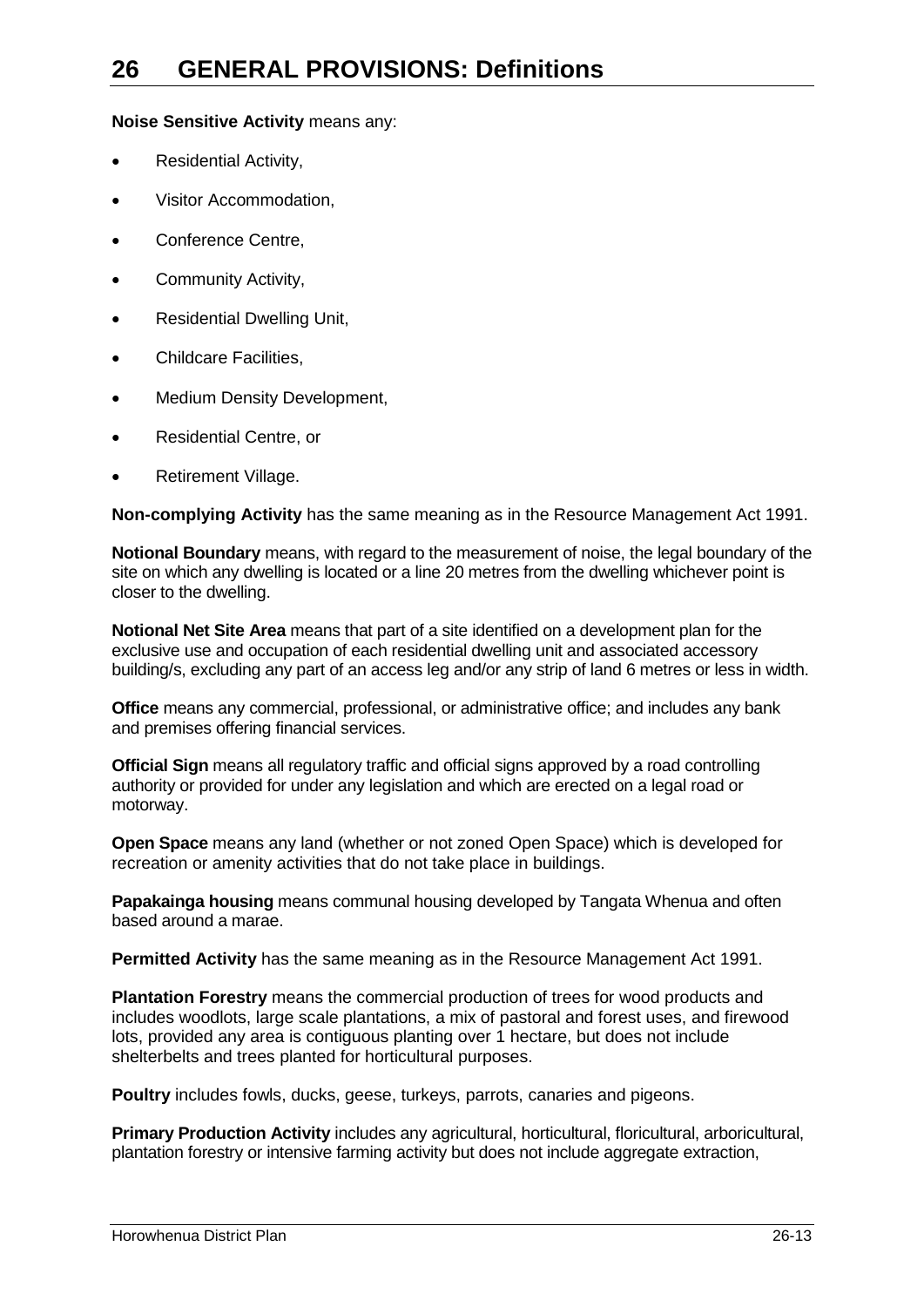mineral extraction or mineral processing or the harvesting clearance or modification of indigenous vegetation.

**Private Outdoor Living Area** means an area of outdoor space directly related to the living area of a household unit, and for the household's exclusive use. It does not include parking, manoeuvring areas and buildings, but does include swimming pools, pergolas and similar open-framed structures.

**Prohibited Activity** has the same meaning as in the Resource Management Act 1991.

**Recreation Activities** means active and passive recreation activities and associated buildings and facilities, structures and landscaping required to enable these activities; and includes (but not limited to) gymnasiums, grandstands, stadia, clubrooms, halls, toilets, viewing platforms, night lighting, sealed courts, turf, swimming pools, campgrounds, playground equipment, boardwalks, cycleways and gardens.

**Redecoration** (only applicable to the heritage provisions) means the renewal, restoration, or new applications of: surface finishes, coatings, painting, decorative elements, minor fittings and fixtures, and floor coverings, excluding paint on previously unpainted surfaces. Includes the application of finishes and coatings to repaired fabric and preparation of surfaces for redecoration (e.g. washing but excludes sandblasting).

**Relocated Building** means any previously used building which is transported in whole or in parts and re-located from its original site to a new site; but excludes any pre-fabricated building which is delivered dismantled to a site for erection on that site.

**Remote Advertising Sign** means any sign advertising a business or activity that does not take place on the same site on which the sign is located and is not a Community Sign, an Official Sign, a Temporary Sign, or a real estate sign of 2m² or less.

**Repair** (only applicable to the heritage provisions) means to improve the long-term condition of a building by using identical or closely similar materials to make good any damaged or decayed fabric. Repairs include re-pointing deteriorated brickwork, putting right damaged timberwork and replacing corroded or deteriorated roofing material.

**Requiring Authority** means any Minister of the Crown, Local Authority or Network Utility Operator approved under Section 167 of the Resource Management Act 1991.

**Residential Activity** means the use, occupation, or inhabitation of any land or buildings by people for the purpose of residential accommodation; and includes domestic occupations and pastimes and activities undertaken which are usually associated with residential accommodation; and includes any refuge or health care for up to five (5) persons, plus support staff.

**Residential Dwelling Unit** means a building which accommodates one (1) household unit, and can include a dwelling house, a flat, an apartment, or a town house, but excludes a family flat.

**Restricted Discretionary Activity** has the same meaning as in the Resource Management Act 1991.

**Retail Activity** means the use of land or premises for the retail sale or hire of goods to the public; and includes any café, restaurant, take-away food outlet, or other eating establishment, but excludes vehicle service stations and commercial garages/vehicle sales yards.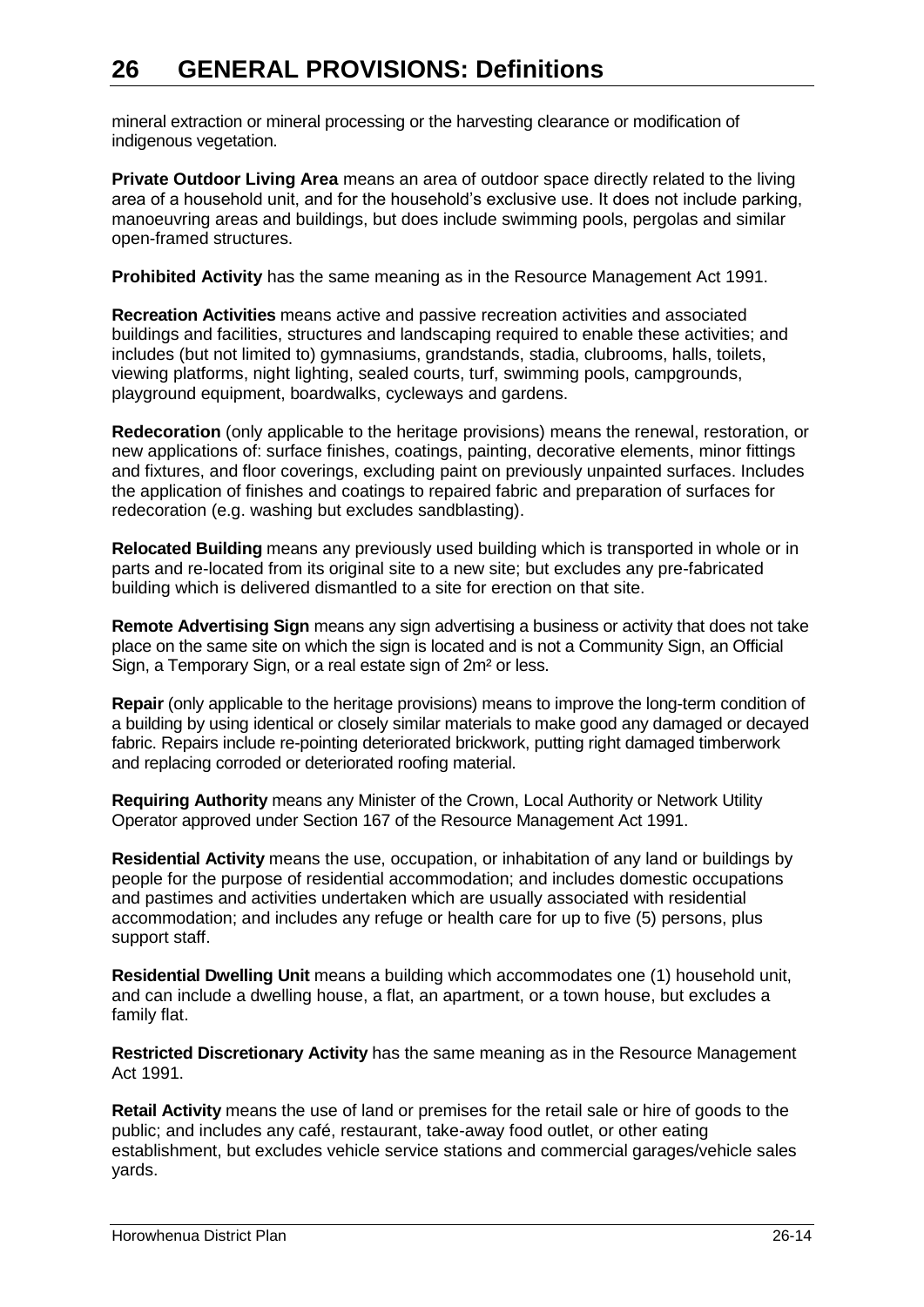**Reverse Sensitivity** is the vulnerability of an existing lawfully established activity to objection or complaint from new activities in the vicinity that are sensitive to adverse environmental effects that may be generated by the existing activity, thereby creating the potential for the lawful operation of the existing activity to be constrained or compromised.

**Road** has the same meaning as in the Resource Management Act 1991.

**Road-Side Sales Activity** means the use of land or premises for the retail sale of goods or foods produced or grown on the property from which they are offered for sale and generally intended for purchase by passing traffic.

**Rohe** means a tribal territory or boundary.

**Sensitive Activities** means any of the following activities:

- Residential activities
- Visitor accommodation
- Community activities
- Recreational facilities and activities
- Camping grounds
- Educational facilities
- Places of assembly
- Marae and papakainga housing
- Cafes and Restaurants
- Hospitals, rest homes or medical facilities.

**Scheduled Notable Tree** is any tree listed on the Register of Notable Trees in Schedule 3: Notable Trees, in the District Plan.

**Shelterbelt Planting** means the planting and maintenance of trees for shelter.

**Sign** has the same meaning as "advertising sign".

**Site** means an area of land held in one (1) computer register (certificate of title); or the area of land contained within an allotment on an approved plan of subdivision; or the area of land which is intended for the exclusive occupation by one (1) residential unit.

**Sleepout** means a habitable room(s) separate from the primary dwelling which does not contain a kitchen and a bathroom.

**Standard Tree Evaluation Methodology (STEM)** is a nationally recognised method used to assess the significance of trees. A tree must score 150 points or more through the criteria which is available for perusal at the office of the Council.

**Structure Plan** means a framework to guide the subdivision, development or redevelopment of a particular area by defining the broad future form, areas of open space, layout and nature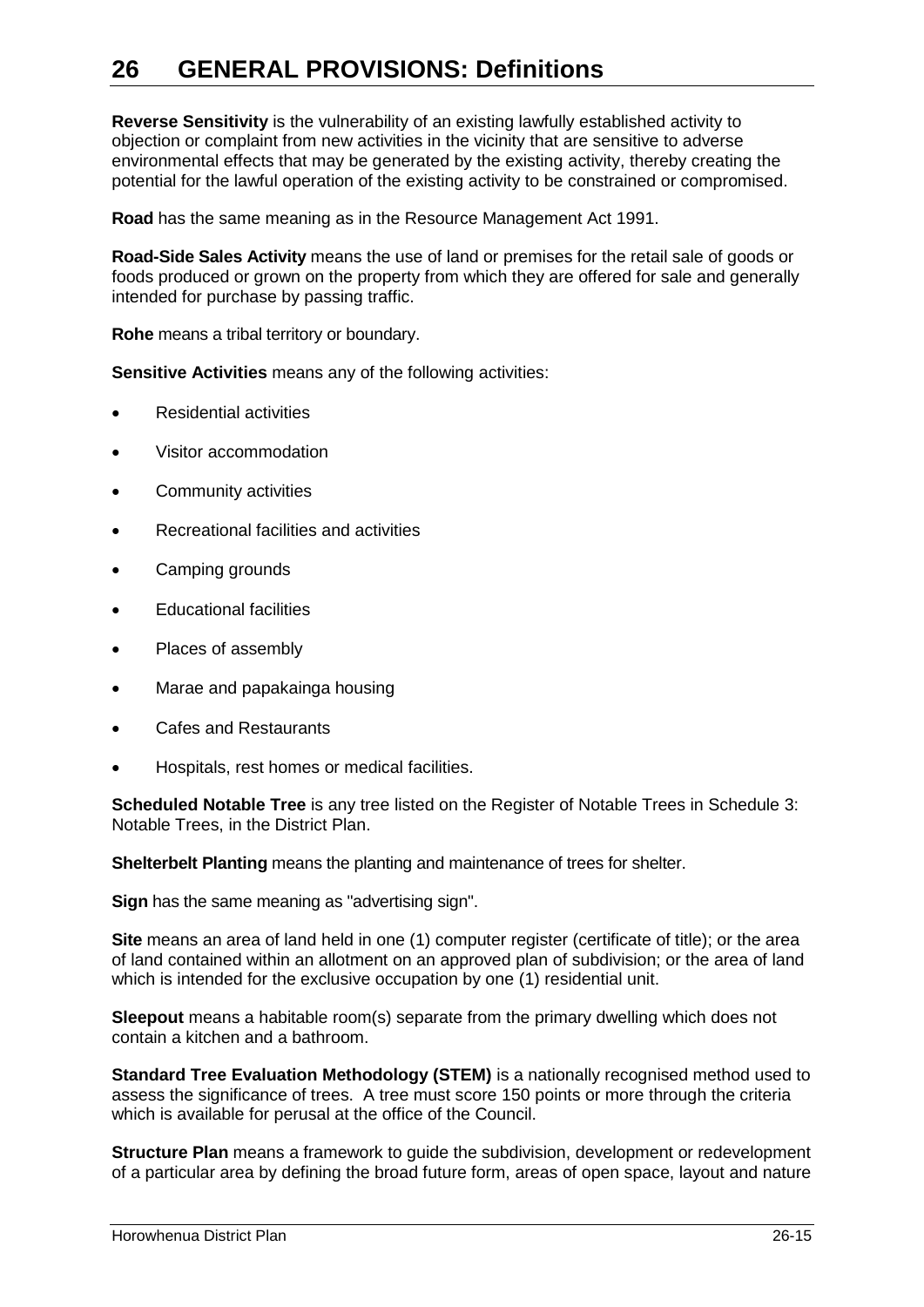of infrastructure (including links), and other key features for managing the effects of development.

**Subdivision** has the same meaning as in the Resource Management Act 1991.

**Tangata Whenua** in relation to a particular area refers to the Iwi or hapū that holds mana whenua over that area.

**Taonga** means all things prized or treasure both tangible and the intangible, treasures. The term carries deep spiritual meaning.

**Temporary Activity** means any short term activity and any buildings and structures associated with that activity and includes, but is not limited to:

- any event such as a gala, a sports event, a festival, a market or an outdoor music event; or
- any short term filming activities.

It does not include Temporary Military Training Activities.

**Temporary Military Training Activity** means a temporary military training activity which may include an activity on the surface of any water body, undertaken for Defence purposes. Defence purposes are those in accordance with the Defence Act 1990. The Defence Act also enables access to Defence areas which include areas utilised for temporary military training activities, to be restricted.

**Temporary sign** means any sign advertising any forthcoming event which is continuously displayed for no longer than two (2) calendar months in any one (1) year and removed within seven (7) days after the event.

**Tikanga Māori** means Māori customary values and practices.

**Treaty of Waitangi (Te Tiriti o Waitangi)** has the same meaning as the word Treaty as defined in Section 2 of the Treaty of Waitangi Act 1975.

**Vehicle Service Station** means any land or premises used principally for the retail sale of motor vehicle fuels and for the re-fuelling and servicing of vehicles; incorporating activities which are incidental to the principal re-fuelling activity including the retail sale of motor vehicle accessories, oils, spare parts, and the retail sale of convenience goods; and ancillary services including mechanical repairs, warrant of fitness testing, tyre servicing, the mechanical washing of vehicles, and the hire of vehicles.

**Versatile Land** means Rural zoned land identified on Planning Maps as containing LUC Class I or II soil.

**Visitor Accommodation** means the use of land or premises for short-term living accommodation; and which may include some ancillary services and facilities such as dining hall, restaurant, conference and meeting rooms, and recreational facilities for the use of guests and visitors.

**Wāhi Tapu** refers to sites, areas or localities of special cultural, spiritual or historical significance to Tangata Whenua and associated with tapu. May include (but is not limited to) urupa, places where baptismal rites are performed and historic battlegrounds.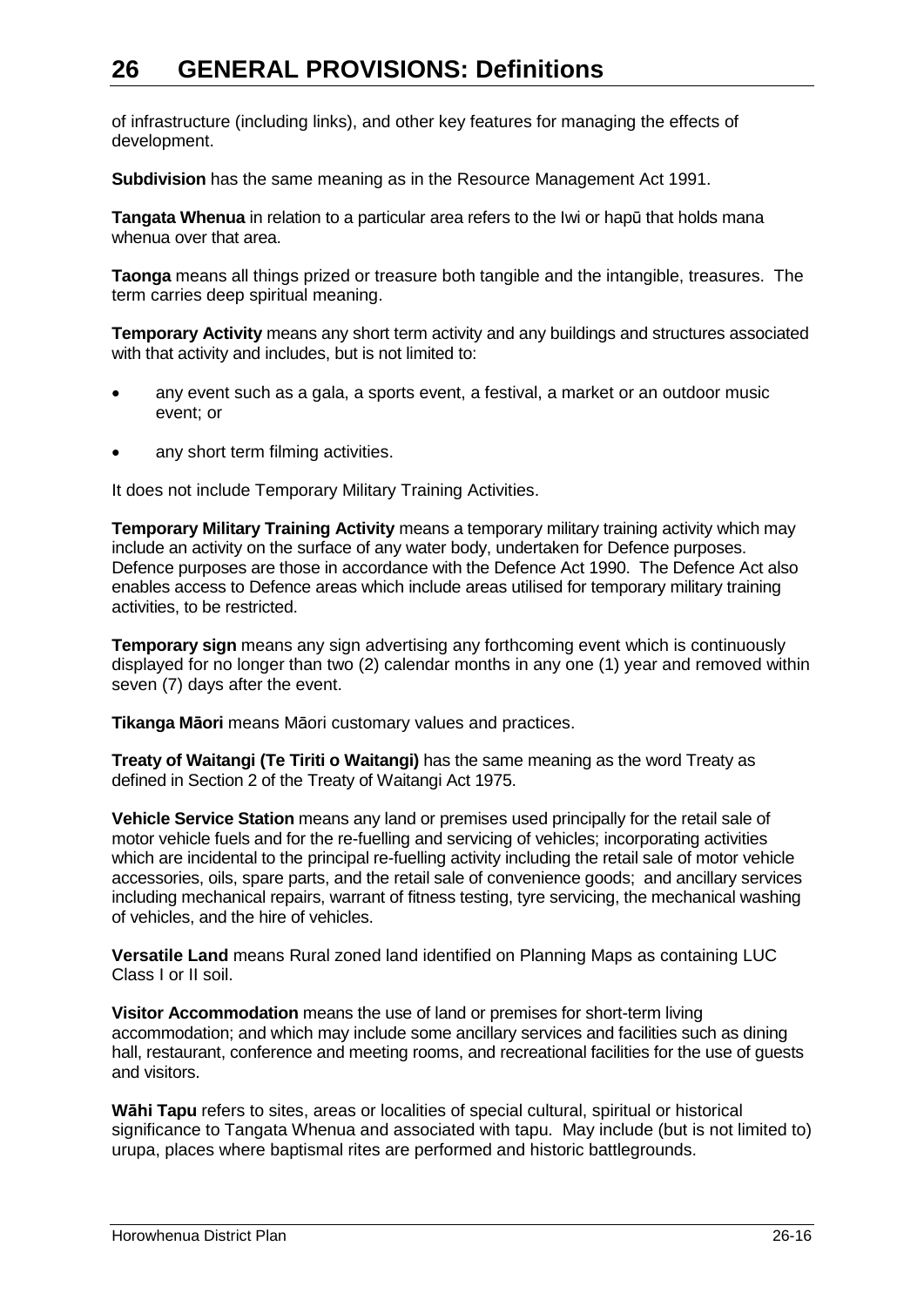**Wāhi tūpuna** refers to sites, areas or localities of special cultural, spiritual and historical significance to Tangata Whenua but not necessarily tapu. May include (but is not limited to) village sites, pathways and boundary indicators.

**Wastewater Works** (for the purpose of sewage and wastewater designations) means any construction, operation and/or maintenance of facilities, buildings and structures for the purpose of receiving and treating sewage; and managing effluent, sludge and odour discharges from the processes. This includes, but is not limited to site management, fencing, landscaping, earthworks, monitoring, liquid storage facilities, buildings, pipework and structures.

**Wholesale Trade** means business engaged in sales to businesses, and may include sales to general public, but wholly consists of sales in one (1) or more of the following categories:

- (a) Automotive and marine supplies
- (b) Buildings supplies
- (c) Garden and landscaping supplies
- (d) Farming and agricultural supplies
- (e) Hire services (excluding hire of books, DVD and video)
- (f) Office furniture, equipment and systems supplies.

**Wind Energy Facilities** means the land, buildings, turbines, structures, substations, underground cabling, earthworks, access tracks and roads associated with the generation of electricity by wind and the operation and maintenance of the wind energy facility. This does not include domestic scale renewable energy device or any cabling required to link the wind energy facility to the point of entry into the electricity network, whether transmission or distribution in nature.